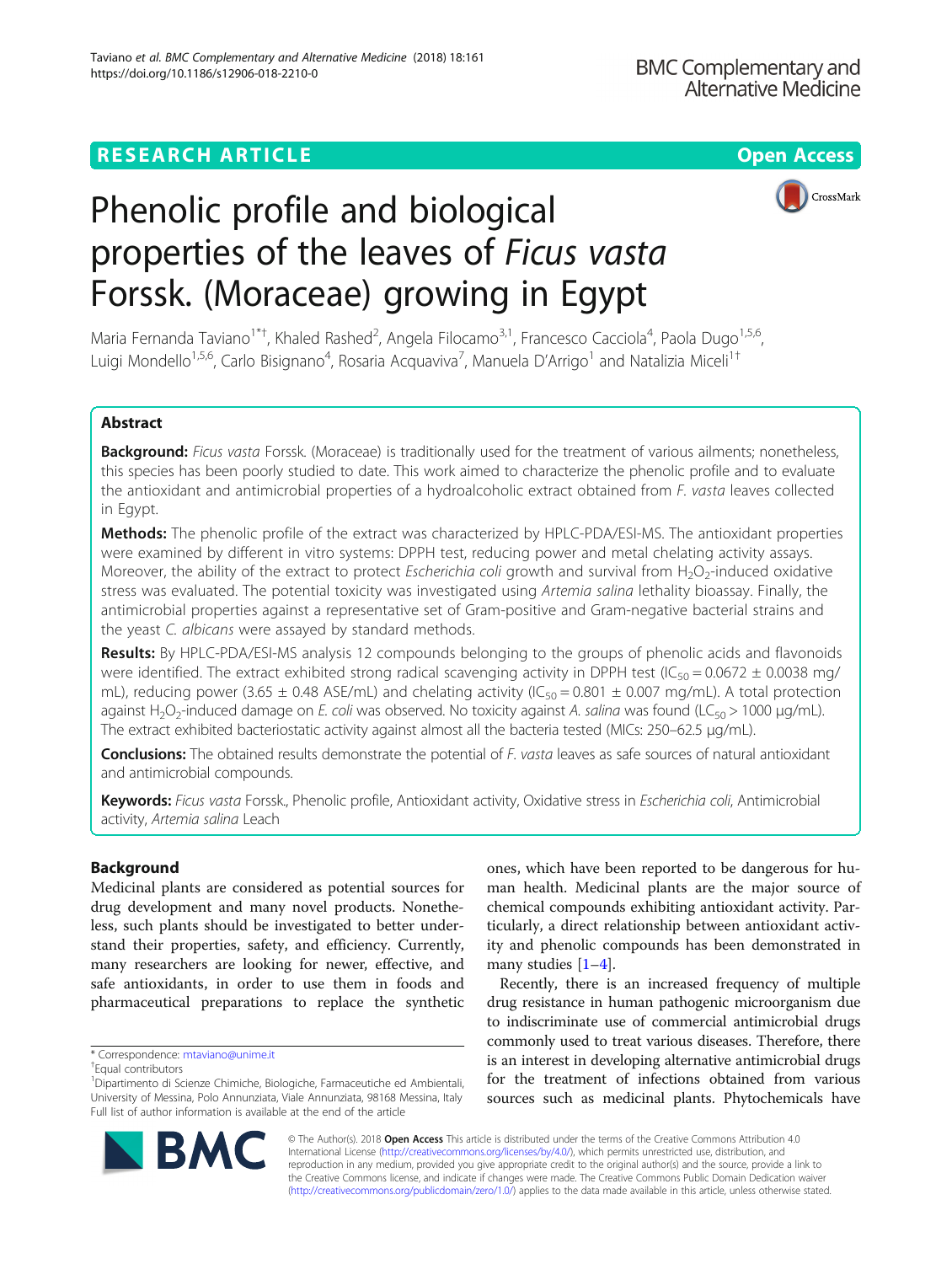become the target of a great number of researches focused on the discovery of potentially safe and effective antimicrobials. Plant based antimicrobials either unaided or in combination with antibiotics may be an effective approach to deal with the global antimicrobial resistance. Among plant bioactive compounds, polyphenols are well documented to have microbicide activities against a great number of pathogenic bacteria [\[5](#page-9-0)].

The genus Ficus L. (Moraceae) comprises about 800 species and 2000 varieties of woody trees, shrubs and vines known as fig trees [[6\]](#page-9-0). Several members of this genus are being used in folk medicine all over the world for a wide range of ailments of the gastrointestinal tract, central nervous, endocrine, and reproductive systems, as well as infectious disorders like tuberculosis, respiratory and skin diseases [[7](#page-9-0)–[9\]](#page-9-0).

Ficus vasta Forssk. is a very large tree growing over 25 m tall, with spreading rounded crown. Leaves are alternate, spirally arranged, quite stiff, rough to the touch, almost circular  $(8-25 \times 4-23$  cm), margin entire, tip rounded but often with a blunt point, base rounded, heart shaped; usually glabrescent above, glabrescent, puberulous, hirsute or velutinous below [\[10](#page-9-0)].

This species is widespread throughout the dry north and eastern Africa, Sudan, Ethiopia, Saudi Arabia, Uganda and Tanzania. In Sudan the poultice of burned F. vasta leaves and barks was used as anti-tumor [\[11\]](#page-9-0). The leaves are traditionally used for the treatment of rheumatisms, pains and intestinal worms [[12](#page-9-0)].

Although many species from the genus Ficus were subjected to phytochemical and pharmacological investigations, to the best of our information F. vasta has been poorly studied to date. Qualitative preliminary phytochemical analysis of Egyptian F. vasta leaves, using standard chemical tests, revealed the presence of carbohydrates, tannins, flavonoids, coumarins, and triterpenes [\[12\]](#page-9-0). Moreover, various phytoconstituents such as β-sitosterol, stigmasterol, lupeol, ursolic acid and some flavonoids were isolated and identified from *F. vasta* aerial parts [[13](#page-9-0)]. Concerning biological activities, very few studies have been carried out on the leaves of this species [\[10](#page-9-0), [14](#page-10-0)].

Thus, the present work was undertaken to characterize the phenolic profile and to investigate the antioxidant and antimicrobial properties of a hydroalcoholic extract obtained from the leaves of F. vasta collected in Egypt, never studied before.

#### Methods

# Chemicals and reagents

LC-MS grade water  $(H_2O)$ , acetonitrile (ACN), gallic acid, catechin, naringenin, chlorogenic acid, apigenin, rutin, kaempferol and quercetin were obtained from Merck KGaA (Darmstadt, Germany). LC-MS grade acetic acid was attained from Riedel-de Haën (Seelze, Germany); methanol (MeOH) from Baker Analysed Reagent; Ferrous  $chloride$  (FeCl<sub>2</sub>) was obtained from Carlo Erba (Milan, Italy). Müeller Hinton Broth (MHB), Sabouraud Dextrose Agar (SDA), and Luria-Bertani (LB) broth medium were supplied from Oxoid (Basingstoke, UK), RPMI 1640 from Gibco Laboratories (Grand Island, NY). Unless indicated otherwise, all chemicals were purchased from Sigma-Aldrich (Milan, Italy).

#### Plant material and extraction procedure

Ficus vasta leaves were collected in May from Al-Zohiriya garden, Giza, Egypt. The plant was identified by Dr. Mohammed El-Gebaly, Department of Botany, National Research Centre (NRC) and by Mrs. Tereeza Labib, consultant of Plant Taxonomy at the Ministry of Agriculture and director of Orman Botanical Garden, Giza, Egypt. A voucher specimen was deposited in the herbarium of Al-Zohiriya garden, Giza, Egypt, under accession number n° FN-2604.

The air dried and powdered  $F$ . vasta leaves (200 g) were extracted with 80% MeOH at room temperature several times under continuous shaking until exhaustion by maceration process. The extractive solutions were pooled, filtrated, and evaporated to dryness by rotary evaporator (40 $^{\circ}$ C). The yield of *F. vasta* extract, referred to 100 g of dried leaves, was 13.00%.

#### Phytochemical investigations

# Identification of flavonoid compounds by paper chromatography

F. vasta hydroalcoholic extract was subjected to paper chromatography (Whatman No.1) using three different solvent systems as n-butanol:acetic acid:water (BAW 4:1: 5, upper layer), 15% acetic acid, and water. By comparison with standard compounds some flavonoids were identified. Then, each band was cut, and the compounds were dissolved in a mixture of MeOH/H<sub>2</sub>O, purified over Sephadex LH-20 and identified by UV, <sup>1</sup>H-NMR and MS analyses [[15,](#page-10-0) [16\]](#page-10-0).

#### Identification of phenolic compounds by HPLC-PDA/ESI-MS

HPLC-PDA/ESI-MS analyses were performed on a Prominence LC system (Shimadzu, Milan, Italy) equipped with photo diode array (PDA) and mass spectrometry (MS) (LCMS-2020, Shimadzu) detection. Data acquisition was performed by Shimadzu LabSolution software ver. 5.53.

For chromatographic separations, an Ascentis Express C18 column (15 cm  $\times$  4.6 mm I.D.) packed with 2.7 µm partially porous particles, was employed (Supelco, Bellefonte, PA, USA). The injection volume was  $5 \mu L$ , and the mobile phase consisted of water/acetic acid (0.1%) at  $pH = 3$  (solvent A) and ACN/acetic acid  $(0.1\%)$  (solvent B)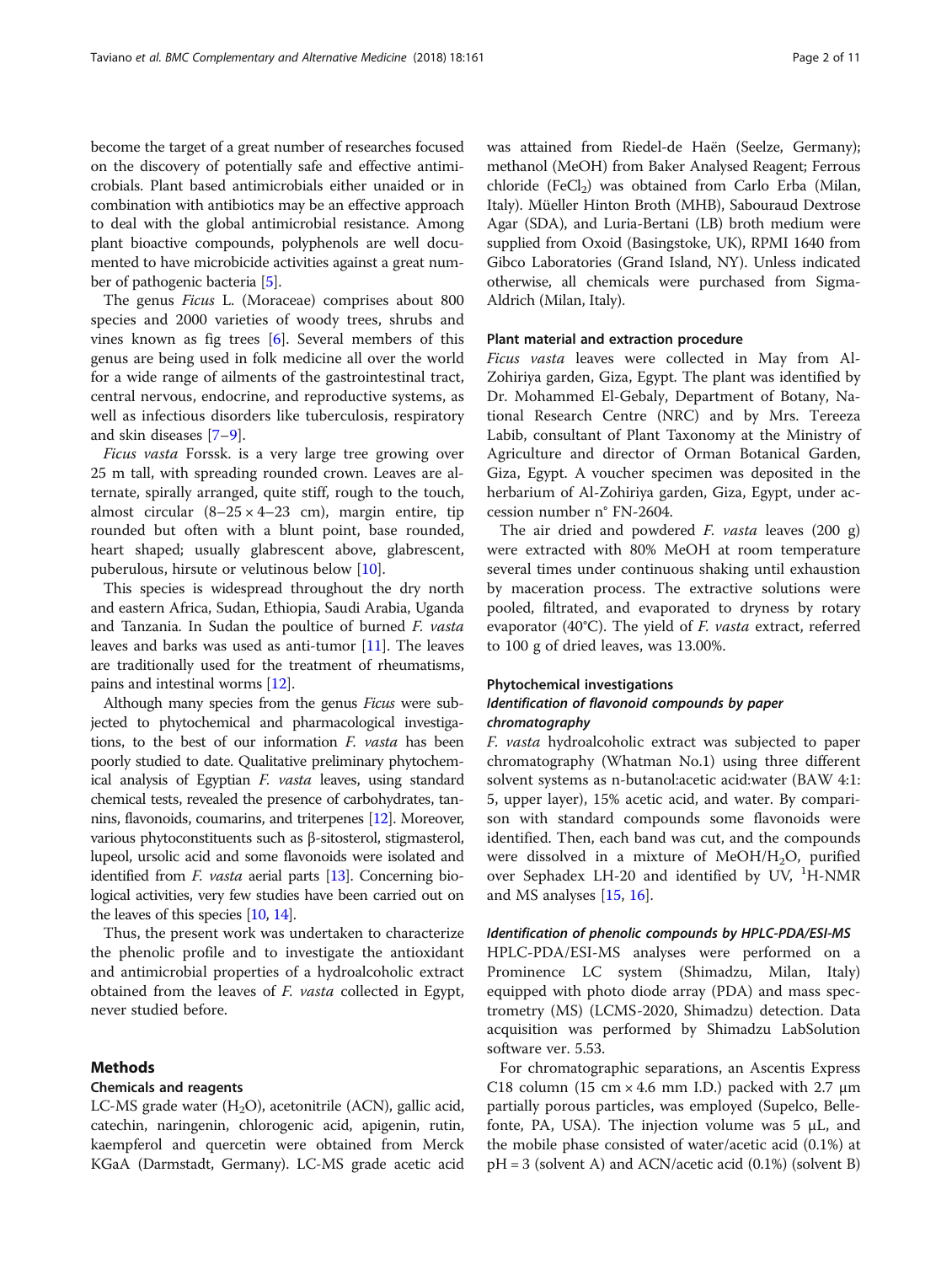, respectively in the following linear gradient mode: 0 min, 0% B; 5 min, 5% B; 15 min, 10% B; 30 min, 20% B; 60 min, 50% B; 70 min, 100% B; 71 min, 0% B. The mobile phase flow rate was 1.0 mL/min, and it was splitted to 0.3 mL/ min prior to MS detection. PDA wavelength range was 210–400 nm and the chromatograms were extracted at 280 and 350 nm.

The extract (10 mg) was dissolved in DMSO (1 mL) and filtered through a 0.45 μm membrane filters (Whatman, Clifton, USA).

Phenolics identification was carried out by the complementary information provided by chromatographic retention times, PDA and mass spectra, and further supported by comparison to existing literature data [\[13\]](#page-9-0).

The quantitative determination of each compound was carried out by means of the external standard method using gallic acid ( $\lambda = 270$ ), catechin ( $\lambda = 278$ ), naringenin ( $\lambda = 283$ ), chlorogenic acid ( $\lambda = 325$ ), apigenin ( $\lambda = 330$ ), rutin (λ = 355), kaempferol (λ = 365) and quercetin (λ = 370) as reference compounds in a concentration range of 1–100 ppm. With three different concentration levels. Triplicate injections were made for each level, and a linear regression was generated. The calibration curves with the external standards were obtained using concentration (mg/L) with respect to the area obtained from the integration of the PDA peaks at a wavelength of 270 nm for benzoic acid-like, 278 nm for flavan-3-ollike, 283 nm for flavanone-like, 325 nm for cinnamic acid-like, 330 nm for flavone-glycoside-like, 354 nm for flavonol-glycoside-like and flavanone-glycoside-like, 365 nm for flavone-like and 370 nm for flavonol-like compounds. The results were obtained from the average of three determinations and are expressed as mg/g dried extract ± percent relative standard deviation (%RSD).

#### Antioxidant activity

# Free radical scavenging activity

The free radical scavenging activity of *F. vasta* extract was evaluated using the DPPH (2,2-diphenyl-1-picrylhydrazyl) test, according to the protocol previously reported [[17\]](#page-10-0). An aliquot (0.5 mL) of 80% MeOH solution containing different amounts of the extract (0.0125–0. 2 mg/mL) was added to 3 mL of daily prepared methanol DPPH solution (0.1 mM). The optical density change at 517 nm was measured, 20 min after the initial mixing, with a model UV-1601 spectrophotometer (Shimadzu). Butylated Hydroxytoluene (BHT) was used as reference. The scavenging activity was measured as the decrease in absorbance of the samples versus DPPH standard solution. The results were obtained from the average of three independent experiments, and are reported as mean radical scavenging activity percentage  $(\%) \pm SD$ . The results are also expressed as mean 50% Inhibitory Concentration

 $(IC_{50})$  ± standard deviation (SD), determined graphically by interpolation of the dose-response curve; lower  $IC_{50}$ value indicates higher antioxidant activity.

# Measurement of reducing power

The reducing power of *F. vasta* extract was evaluated by<br>spectrophotometric detection of  $Fe^{3+}Fe^{2+}$ spectrophotometric detection of transformation method, as previously reported [\[18](#page-10-0)]. Different amounts of the extract (0.0125–0.2 mg/mL) in 1 mL solvent were mixed with 2.5 mL of phosphate buffer (0.2 M, pH 6.6) and 2.5 mL of 1% potassium ferrycyanide  $[K_3Fe(CN)_6]$ . The mixture was incubated at 50 °C for 20 min. The resulting solution was cooled rapidly, mixed with 2.5 mL of 10% trichloroacetic acid, and centrifuged at 3000 rpm for 10 min. The resulting supernatant (2.5 mL) was mixed with 2.5 mL of distilled water and 0.5 mL of 0.1% fresh ferric chloride (FeCl<sub>3</sub>), and the absorbance was measured at  $700<sub>nm</sub>$  after 10 min; the increased absorbance of the reaction mixture indicates an increase in reducing power. As blank, an equal volume (1 mL) of water was mixed with a solution prepared as described above. Ascorbic acid and BHT were used as reference standards. The results were obtained from the average of three independent experiments, and are expressed as mean absorbance values  $\pm$  SD. The reducing power was also expressed as ascorbic acid equivalent (ASE/mL); when the reducing power is 1 ASE/mL, the reducing power of 1 mL extract is equivalent to 1 μmol ascorbic acid.

# Ferrous ions (Fe<sup>2+</sup>) chelating activity

The  $Fe^{2+}$  chelating activity of *F. vasta* extract was estimated by measuring the formation of the  $Fe<sup>2</sup>$ + -ferrozine complex, according to the method previously reported [[18\]](#page-10-0). Briefly, different concentrations of the extract (0.0125–0.2 mg/mL) in 1 mL solvent were mixed with 0.5 mL of methanol and 0.05 mL of 2 mM FeCl<sub>2</sub>. The reaction was initiated by the addition of 0.1 mL of 5 mM ferrozine. Then the mixture was shaken vigorously and left standing at room temperature for 10 min. The absorbance of the solution was measured spectrophotometrically at 562 nm. The control contains  $FeCl<sub>2</sub>$  and ferrozine, complex formation molecules. Ethylenediaminetetraacetic acid (EDTA) was used as reference standard The results were obtained from the average of three independent experiments and are reported as mean inhibition of the  $Fe<sup>2+</sup>$ -ferrozine complex formation  $(\%) \pm SD$  and IC<sub>50</sub>  $\pm SD$ .

# Protective effect on Escherichia coli under peroxide stress

The ability of *F. vasta* extract to protect bacterial growth and survival from the oxidative stress induced by hydrogen peroxide  $(H_2O_2)$  was evaluated according the protocol de-scribed by Smirnova et al. [\[19](#page-10-0)], with some modifications.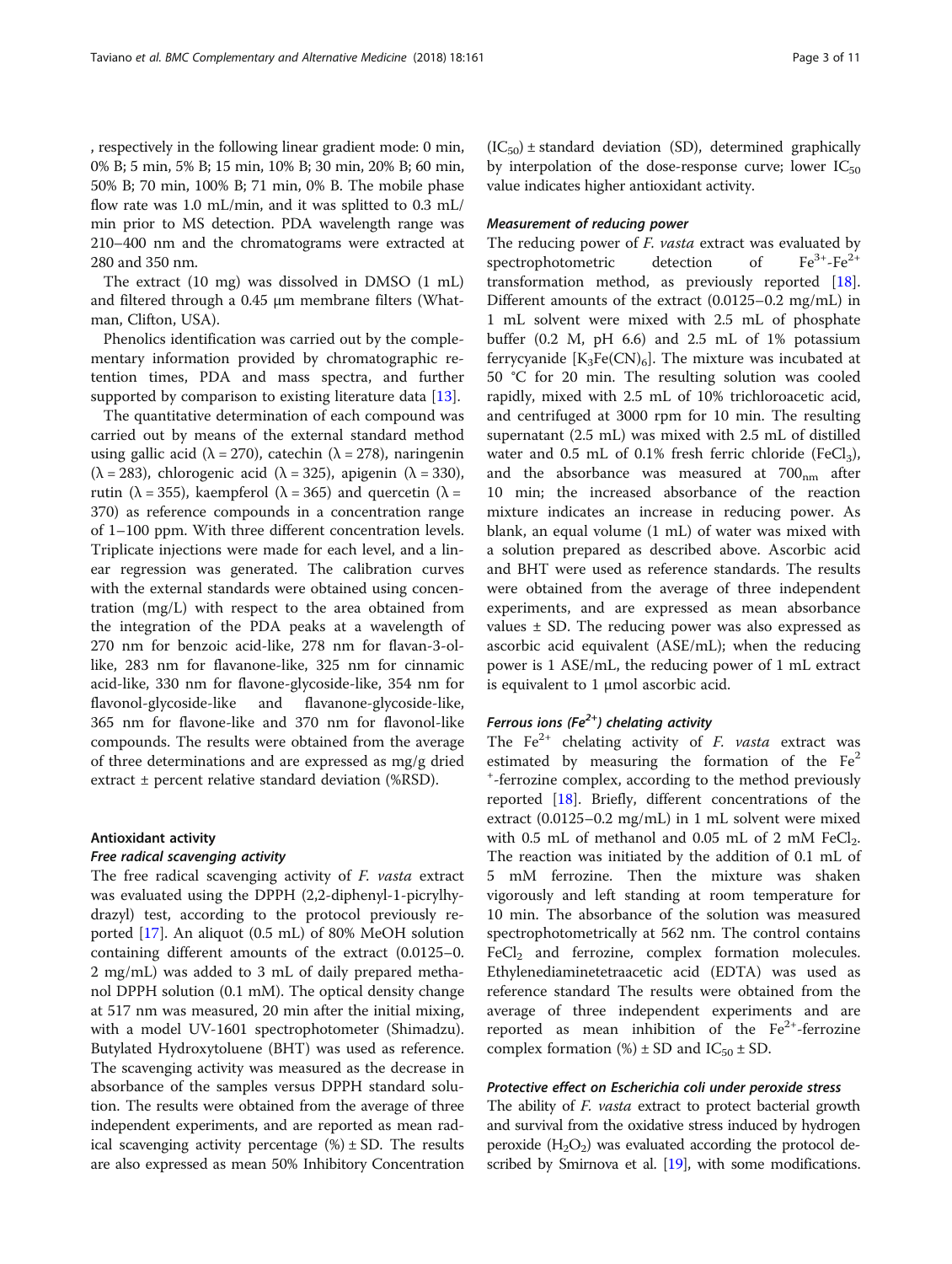Escherichia coli ATCC 25922 was obtained from the Department of Scienze Chimiche Biologiche Farmaceutiche ed Ambientali, University of Messina, in-house culture collection (Messina, Italy). Bacteria were grown overnight in LB medium. The overnight suspension was centrifuged (10 min at 3500 rpm), resuspended in LB fresh medium to obtain a final optical density at 600 nm  $(OD_{600}) = 0.1$ , and then grown aerobically at 37 °C with shaking at 150 rpm. In mid-log phase  $OD_{600} = 0.6$ ) bacteria were centrifuged and the  $OD_{600}$  adjusted to 0.2 value with fresh medium. The bacteria suspension was then aliquoted and F. vasta extract (1 mg/mL) and reference standard quercetin (0. 2 mM) were added. Two control groups (Ctr), with and without  $H_2O_2$  treatment, were included. After 30–40 min, when  $OD_{600}$  reached a value equal to 0.4, in order to establish the ability of  $F$ . vasta extract to exert protection against E. coli growth inhibition induced from oxidative stress bacteria were treated with  $H_2O_2$  (2 mM), and the growth was monitored every 20 min for 3 h.

For survival studies, the bacteria  $OD_{600} = 0.4$ ) were exposed for 30 min to a higher concentration of  $H<sub>2</sub>O<sub>2</sub>$  (10 mM), which caused bactericidal effect. Then an aliquot of each sample was diluted in 0.9% NaCl to obtain serial dilutions (1:10). Each sample was poured onto LB-agar plates and incubated at 37 °C; after 24 h the number of viable colonies was counted to estimate the cell survival. The percentage (%) of survival was calculated according to the formula: (colony forming units (CFU) of  $H_2O_2$  treated culture/ CFU of untreated Ctr)  $\times$  100 [[20\]](#page-10-0).

The results were obtained from the average of three independent experiments and are expressed as mean absorbance  $\pm$  SD and surviving  $(\%) \pm$  SD for protective effect on E. coli growth and survival, respectively. Statistical comparisons of the data were performed by Student's ttest for unpaired data. P-values lower than 0.05 were considered statistically significant.

# Artemia salina lethality bioassay

The potential toxicity of *F. vasta* extract was investigated using brine shrimp (Artemia salina Leach) lethality bioassay, according to the method previously reported [\[21](#page-10-0)]. The extract was tested at different concentrations (10–1000 μg/mL). Ten brine shrimp larvae, taken 48 h after initiation of hatching in artificial seawater, were transferred to each sample vial, and artificial seawater was added to obtain a final volume of 5 mL. After 24 h of incubation at 25–28 °C, the vials were observed using a magnifying glass, and surviving larvae were counted. The assay was carried out in triplicate, and median lethal concentration  $(LC_{50})$  values were determined using the probit analysis method. Extracts with  $LC_{50}$  higher than 1000 μg/ mL are considered non-toxic.

# Antimicrobial activity

#### Microbial strains and culture conditions

The following strains were used as indicators for the antimicrobial testing and were obtained from the Department of Scienze Chimiche Biologiche Farmaceutiche ed Ambientali, University of Messina (Italy), in-house culture collection: Bacillus subtilis ATCC 6633, Escherichia coli ATCC 10536, Escherichia coli ATCC 25922, Listeria monocytogenes ATCC 13932, Pseudomonas aeruginosa ATCC 15442, Salmonella typhimurium ATCC 13311, Salmonella enterica (Wild type), Staphylococcus aureus ATCC 29213, and Staphylococcus epidermidis ATCC 12228 were grown at 37 °C in MHB; the yeast Candida albicans ATCC 10231 was grown at 35 °C on SDA.

#### Antimicrobial testing

The minimum inhibitory concentration (MIC) and minimum bactericidal and fungicidal concentration (MBC and MFC) values of F. vasta extract were determined using the in broth microdilution method according to the protocols recommended by the Clinical and Laboratory Standards Institute [[22](#page-10-0), [23](#page-10-0)].

Cultures of bacterial strains and C. albicans were prepared overnight in MHB and RPMI 1640, respectively; microorganism suspensions were therefore adjusted with sterile medium to give  $1 \times 10^6$  for bacteria and  $1 \times 10^4$ CFU/mL for C. albicans. The extract was dissolved in dimethyl sulfoxide (DMSO) (1%) and MHB to obtain a final concentration of 1 mg/mL. Two-fold serial dilutions were prepared in a 96-well plate. The tested concentrations ranged from 500 to 0.49 μg/mL. The MIC was defined as the lowest concentration (μg/mL) of extract which completely inhibit the visible growth of microorganisms in broth after 24 h of incubation for bacteria and 48 h for C. albicans. All experiments were performed in triplicate on three independent days. Positive and negative controls were also included.

# Results

# Phytochemical investigations Identification of flavonoid compounds by paper chromatography

Chromatographic separation of F. vasta extract allowed the identification of some flavonoid compounds, namely luteolin, quercetin, vitexin, quercetin-3-O-β-galactoside and rutin. Their structures were elucidated on the basis of, UV, <sup>1</sup> H-NMR, and MS analyses. The spectral information is summarized in Table [1.](#page-4-0)

# Identification of phenolic compounds by HPLC-PDA/ESI-MS

The quali-quantitative characterization of the phenolic compounds present in the F. vasta leaves extract was accomplished by HPLC-PDA/ESI-MS. Baseline compound separation was achieved on the employed fused-core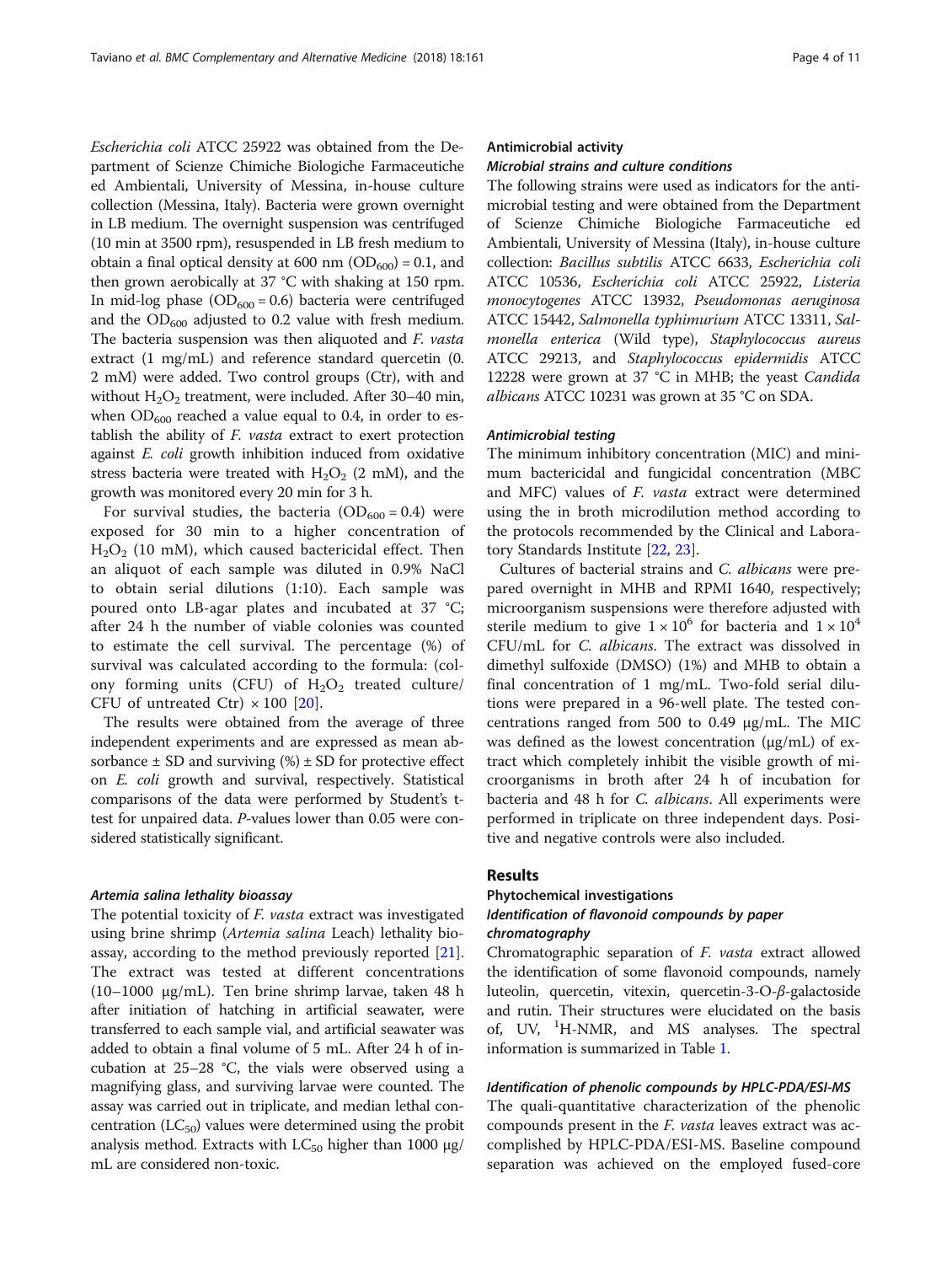<span id="page-4-0"></span>

|                                  |                         | Table 1 Spectroscopic analyses of the flavonoid compounds isolated from F. vasta leaves hydroalcoholic extract                                                                                                                                                                                           |                                                                                                                                                                                                                                               |                                               |
|----------------------------------|-------------------------|----------------------------------------------------------------------------------------------------------------------------------------------------------------------------------------------------------------------------------------------------------------------------------------------------------|-----------------------------------------------------------------------------------------------------------------------------------------------------------------------------------------------------------------------------------------------|-----------------------------------------------|
| Compound                         | Physical state          | H-NMR data                                                                                                                                                                                                                                                                                               | UV data                                                                                                                                                                                                                                       | MS data                                       |
| Luteolin                         | Yellow powder           | $(1H s, H-3), 6.4 (1H, d, J = 2 Hz, H-8).$<br>H-NMR (DMSO-d <sub>6</sub> , 400 MH <sub>2</sub> ):<br>δ ppm 12.9 (1H, s, 5-OH), 7.4<br>(1H, d, J = 8 Hz, H-6), 7.38<br>(1H, d, J = 2 Hz, H-2), 6.85<br>(1H, d, J = 8 Hz, H-5), 6.6<br>6.15 (1H, d, $J = 2$ Hz, H-6).                                      |                                                                                                                                                                                                                                               | EI-MS: m/z 286                                |
| Quercetin                        | Yellow powder           |                                                                                                                                                                                                                                                                                                          | 270, 320, 420; (AlCl3): 270, 455; (AlCl3/HCl):<br>JV Amax (MeOH): 255, 267, 371; (NaOMe):<br>264, 303sh, 315sh, 428; (NaOAc): 257, 274,<br>318, 383; (NaOAc/H <sub>3</sub> BO <sub>3</sub> ): 259, 387.                                       | EI-MS: m/z 302.                               |
| Vitexin                          | Yellow amorphous powder | 6.88 (d, $J = 8.5$ Hz, $2H$ , $H = 3'5'$ ), 6.42<br>$(s, 1H, H-3), 6.74 (s, 1H, H-6), 4.65$<br>$68.04$ (d, $J = 8.5$ Hz, $2H$ , H-2',6'),<br><sup>1</sup> H-NMR (DMSO-d <sub>6</sub> , 400 MHz):<br>$(d, j = 9.6$ Hz, IH, H-1).                                                                          | 279, 325 (sh), 391; (AlCl <sub>3</sub> ): 276, 303 (sh), 346, 382;<br>(AICI <sub>3</sub> /HCI): 277; 303, 343, 380 (NaOAc): 278, 387<br>UV $\lambda$ max (MeOH): 269, 331; (NaOMe):<br>NaOAc/H <sub>3</sub> BO <sub>3</sub> ): 270, 319, 346. | $ESI-MS$ $m/z$ : 433 $[M + H]$ <sup>+</sup> . |
| Quercetin 3-O-ß-galactoside      | Yellow crystals         | $\delta$ 7.78 (1H, dd, $J = 2$ , 8.5 Hz, H-6), 7.54<br>$2$ Hz, H-6), 5.5 (1H, d, J = 7.5 Hz, H-1").<br>$(1H, d, J = 8.5 Hz, H-S$ ), d 6.42<br>(1H, d, J = 2 Hz, H-8), 6.24 (1 H,d, J =<br>H-NMR (DMSO-d <sub>6</sub> , 400 MHz):<br>$(H, d, J = 2 Hz, H-2), 6.82$                                        |                                                                                                                                                                                                                                               | $(-)ES1-MS: m/z 463 [M+H]$ .                  |
| Quercetin 3-O-rutinoside (Rutin) | Yellow powder           | $(H, d, J = 7.5 Hz, H-1"), 4.39 (IH, s, H-1'").$<br>3.90-3.20 (m, remaining sugar protons),<br>H-NMR (400 MHz, DMSO-da): 6 ppm<br>6.19 (1H, $J = 2.5$ Hz, H-6), 5.35<br>0.99 $(3H, d, J = 6 Hz, H-6m)$ .<br>$(1H, d, J = 9 Hz, H-5), 6.38$<br>7.54 (2H, m, H-2'/6'), 6.85<br>$(1H, d, J = 2.5 Hz, H-8),$ | 284, 306, 381; (NaOAc/H <sub>3</sub> BO <sub>3</sub> ): 261, 312, 376.<br>JV Amax (MeOH): 258, 269, 361; (NaOMe):<br>276, 322, 416; (AICl <sub>3</sub> ): 232, 276, 302, 366;<br>(AICI <sub>3</sub> /HCI): 232, 276, 302, 366; (NaOAC):       |                                               |
|                                  |                         |                                                                                                                                                                                                                                                                                                          |                                                                                                                                                                                                                                               |                                               |

Table 1 Spectroscopic analyses of the flavonoid compounds isolated from F. vasta leaves hydroalcoholic extract  $\frac{1}{2}$ نج  $\frac{1}{2}$  $\frac{1}{2}$ ءَ<br>گ  $\frac{1}{2}$  $\overline{L}$  $\frac{4}{7}$  $\frac{1}{2}$ ्र  $\mathbb{R}$  $\frac{1}{4}$  $\rightarrow$ -4  $\frac{3}{2}$  $\frac{1}{2}$ ે  $\tilde{\mathbf{r}}$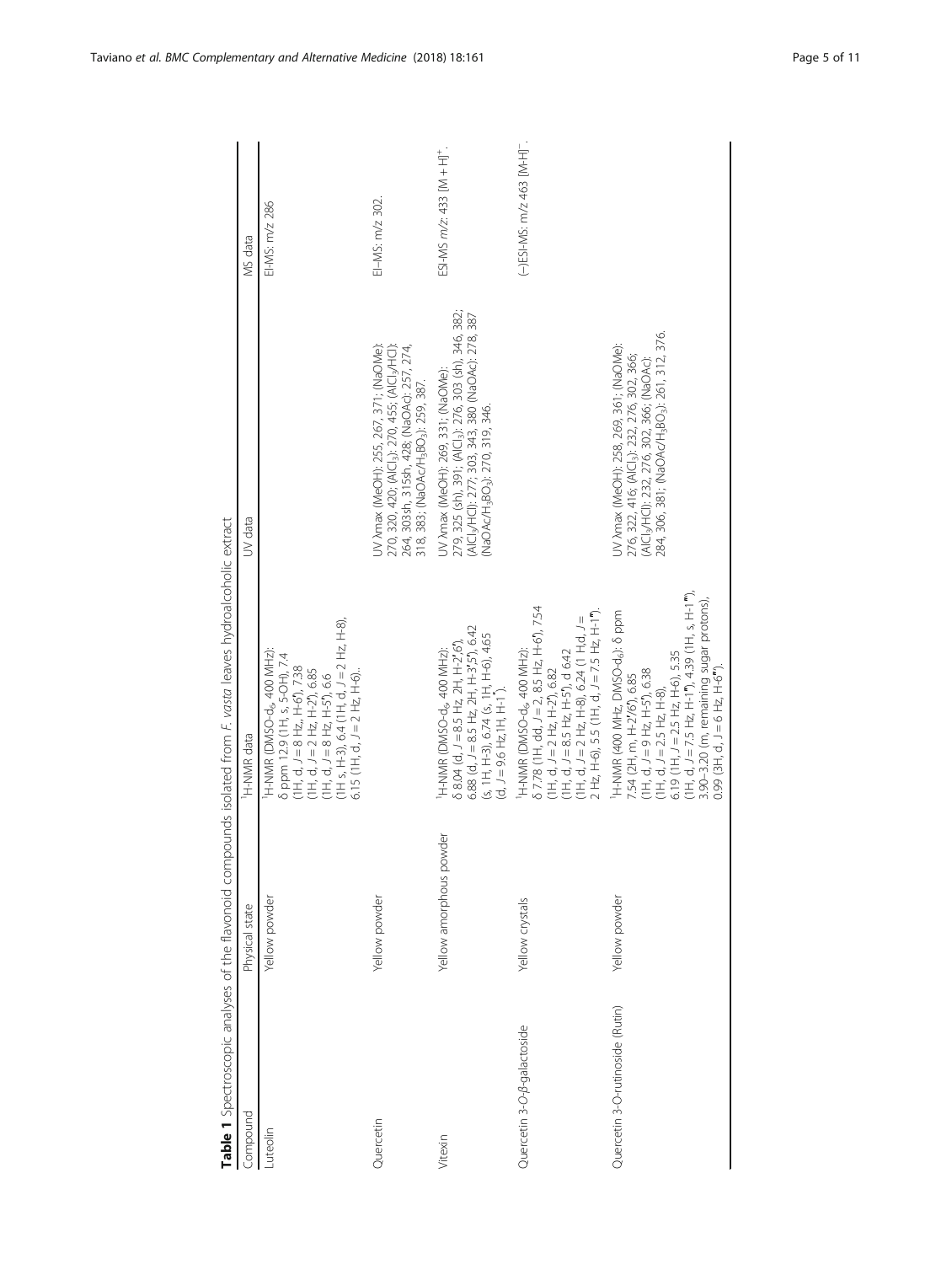C18 stationary phase; as far as detection is concerned on-line coupling to PDA and MS detection provided complementary information for reliable identification purposes. The analysis revealed the presence of 12 compounds, 2 out of them belonging to the group of phenolic acids (77.09 mg/g extract) and 10 to flavonoids (135. 98 mg/g extract). The flavonol quercetin-3-galactoside was found to be the main phenolic compound detected in the extract  $(81.5 \text{ mg/g} \pm 0.88\% \text{ RSD})$ , followed by gallic acid (76.36 mg/g  $\pm$  2.70% RSD) and isoquercitrin  $(22.5 \text{ mg/g} \pm 2.02\% \text{ RSD})$  (Fig. [1](#page-6-0), Table [2\)](#page-6-0).

#### Antioxidant activity

#### Free radical scavenging activity

The results of DPPH assay are shown in Fig. [2a](#page-7-0). F. vasta extract displayed strong radical scavenging effect, dosedependent, which reached about 90% inhibition at the concentration of 0.15 mg/mL. The activity of the extract was higher than that of the standard BHT, as indicated also by the IC<sub>50</sub> values (0.0672  $\pm$  0.0038 mg/mL and 0.  $0821 \pm 0.0009$  mg/mL, respectively).

### Measurement of reducing power

F. vasta extract exhibited reducing power, that increased in a dose-dependent manner; the activity resulted lower than that of BHT, as confirmed by ASE/mL values (3.65  $\pm$  0.48 ASE/mL and 1.97  $\pm$  0.08 ASE/mL) (Fig. [2b](#page-7-0)).

# Ferrous ions (Fe<sup>2+</sup>) chelating activity

In the  $Fe^{2+}$  chelating activity assay *F. vasta* extract showed mild, dose-dependent, effect (data not shown). As confirmed by the  $IC_{50}$  values, the chelating ability of the extract resulted much lower than that of the standard EDTA (0.801 ± 0.007 mg/mL and 0.0067 ± 3.98 E-05 mg/mL, respectively).

#### Protective effect on Escherichia coli under peroxide stress

In a preliminary experiment we established that F. vasta extract does not inhibit the growth of E. coli at the dose of 1 mg/mL under the experimental conditions utilized in this protocol, thus we tested the extract at the concentration of 1 mg/mL to evaluate its protective ability against the bacteriostatic and bactericidal effects of  $H<sub>2</sub>O<sub>2</sub>$ . As shown in Fig. [3,](#page-7-0) F. vasta extract displayed noticeable protective effect on *E. coli* growth under oxidative stress. Addition of 2 mM  $H_2O_2$  resulted in a 60-min growth arrest of E. coli into the Ctr group. In the culture pretreated with quercetin (0.2 mM), addition of  $H_2O_2$ did not inhibit bacterial growth. The pretreatment with F. vasta extract (1 mg/mL) provoked a strong protection against  $H_2O_2$ -induced damage, statistically significant at all time points compared to Ctr group treated with  $H<sub>2</sub>O<sub>2</sub>$  (P < 0.001 and P < 0.0001). Further, the cell growth of the culture treated with F. vasta extract notably exceeded that of quercetin group at 20, 40 and 60 min.

The results of protective effect on E. coli survival are shown in Fig. [4.](#page-8-0) After 30 min, an elevated loss of viability in the Ctr culture treated with 10 mM  $H_2O_2$  (approximately 68% survival) compared to untreated Ctr was observed. In the culture pretreated with F. vasta extract, high survival (approximately 110%) was maintained in the presence of 10 mM  $H_2O_2$ , statistically significant compared to Ctr culture treated with  $H_2O_2$  $(P < 0.0001)$ ; even in this case the observed effect was higher than that of quercetin.

# Artemia salina lethality bioassay

F. vasta extract did not display any toxicity against brine shrimp larvae ( $LC_{50}$  > 1000  $\mu$ g/mL).

#### Antimicrobial activity

The antimicrobial properties of *F. vasta* extract were tested against a representative set of Gram-positive and Gram-negative bacterial strains and the yeast C. albicans, according to the protocols recommended by the Clinical and Laboratory Standards Institute [\[19,](#page-10-0) [20\]](#page-10-0). The MIC values of *F. vasta* extract are shown in Table [3](#page-8-0).

After 24 h of exposure [[20](#page-10-0)], the extract was effective against almost all the bacteria tested, with the exception of B. subtilis and P. aeruginosa (MIC  $>$  500  $\mu$ g/mL). The extract showed higher efficacy towards Gram-positive than Gram-negative bacteria, with S. aureus and S. epidermidis being the most sensitive strains (MIC: 62.5 μg/mL). None of the tested strains were inhibited by DMSO (maximum 0.5%  $v/v$ , used as negative control (data not shown). The MBC values indicated that the inhibitory effect of F. vasta extract was bacteriostatic within the concentrations tested (MBC > 500 μg/mL). Finally, no activity was detected against C. albicans (MIC > 500 μg/mL).

# **Discussion**

In this work we report for the first time the qualiquantitative characterization of the phenolic compounds present in the hydroalcoholic extract obtained from F. vasta leaves collected in Egypt. HPLC-PDA/ESI-MS analysis revealed the presence of phenolic acids and flavonoids.

Phenolic compounds are well known for their antioxidant properties by acting either as free radical scavengers, reducing agents or metal chelators [[24](#page-10-0)]. Flavonoids and phenolic acids represent the largest classes of plant phenolics; phytochemicals from these classes were found to have excellent antioxidant activity in both in vitro and in vivo investigations [[25\]](#page-10-0).

Antioxidant activity, especially of phytocomplexes, cannot be evaluated satisfactorily by a simple antioxidant test, but it is strongly suggested the use of various methods in order to acquire a more complete antioxidant profile. In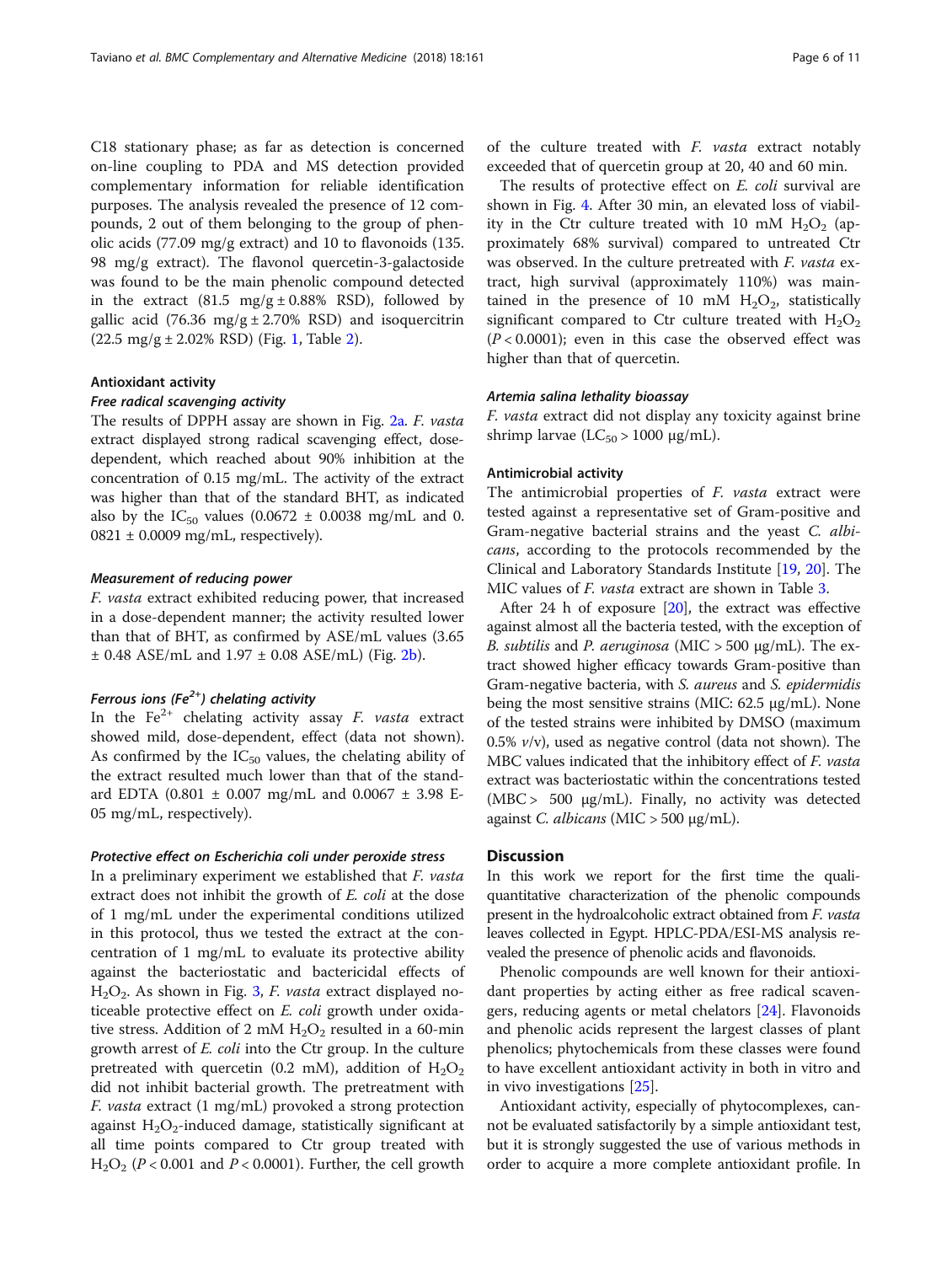<span id="page-6-0"></span>

these assays, plant extracts are generally assessed for their function as reducing agents, hydrogen donors, singlet oxygen quenchers or metal chelators, after which they are classified as primary (chain-breaking) and secondary (preventive) antioxidants [\[25\]](#page-10-0). Thus, three in vitro assays based on fundamentally different approaches and mechanisms were used to screen the antioxidant potential of F.

vasta extract: the primary antioxidant properties were examined using the DPPH and the reducing power assays, and the secondary antioxidant ability was determined by measuring the  $Fe<sup>2+</sup>$  chelating activity. Antioxidants can deactivate radicals by two major mechanisms: hydrogen atom transfer (HAT) and single electron transfer (SET); for DPPH test recently a combination of these two

|  | Table 2 HPLC-PDA/ESI-MS (negative ionization mode) polyphenolic fingerprint of Ficus vasta leaves extract |  |
|--|-----------------------------------------------------------------------------------------------------------|--|
|  |                                                                                                           |  |

| No.            | $t_{R \ (min)}$ | Molecular Formula    | $[M-H]^-$ | UV/Vis (nm) | Compound                | Class                    | mg/g extract | RSD (%) |
|----------------|-----------------|----------------------|-----------|-------------|-------------------------|--------------------------|--------------|---------|
|                | 6.8             | $C_7H_6O_5$          | 169, 125  | 210, 270    | Gallic acid             | Benzoic acid-like acid   | 76.36        | 2.70    |
| 2              | 9.7             | $C_{15}H_{14}O_6$    | 289       | 205, 278    | Catechin                | Flavan-3-ol-like         | 6.53         | 1.87    |
| 3              | 12.6            | $C_{16}H_{18}O_9$    | 353, 191  | 215, 325    | Chlorogenic acid        | Cinnamic acid-like       | 0.73         | 1.73    |
| $\overline{4}$ | 16.8            | $C_{15}H_{12}O_5$    | 271       | 283         | Naringenin              | Flavanone-like           | 5.84         | 1.30    |
| 5              | 26.0            | $C_{27}H_{30}O_{16}$ | 601, 301  | 254, 354    | Rutin                   | Flavonol-glycoside-like  | 9.33         | 1.38    |
| 6              | 26.2            | $C_{21}H_{20}O_{12}$ | 463, 301  | 254, 354    | Isoquercitrin           | Flavonol-glycoside-like  | 22.50        | 2.02    |
| 7              | 28.4            | $C_{27}H_{32}O_{14}$ | 579, 271  | 254, 354    | Naringin                | Flavanone-glycoside-like | 1.20         | 3.56    |
| 8              | 29.0            | $C_{21}H_{20}O_{12}$ | 463, 301  | 257, 354    | Quercetin-3-galactoside | Flavonol-glycoside-like  | 81.75        | 0.88    |
| 9              | 30.2            | $C_{21}H_{20}O_{10}$ | 431, 269  | 270, 330    | Vitexin                 | Flavone-glycoside-like   | 0.64         | 2.95    |
| 10             | 33.4            | $C_{21}H_{20}O_{11}$ | 447, 285  | 256, 346    | Kaempferol-3-glucoside  | Flavonol-glycoside-like  | 6.72         | 4.93    |
| 11             | 35.3            | $C_{15}H_{10}O_7$    | 301       | 370         | Ouercetin               | Flavonol-like            | 0.98         | 0.81    |
| 12             | 36.4            | $C_{15}H_{10}O_7$    | 285       | 265, 365    | Luteolin                | Flavone-like             | 0.49         | 3.31    |

Column: Ascentis Express C<sub>18</sub>, 15 cm × 4.6 mm, 2.7 μm d.p. (ESI, negative ionization mode; when observed, secondary fragment ions are reported).Values are expressed as the mean  $\pm$  S.D. (n = 3)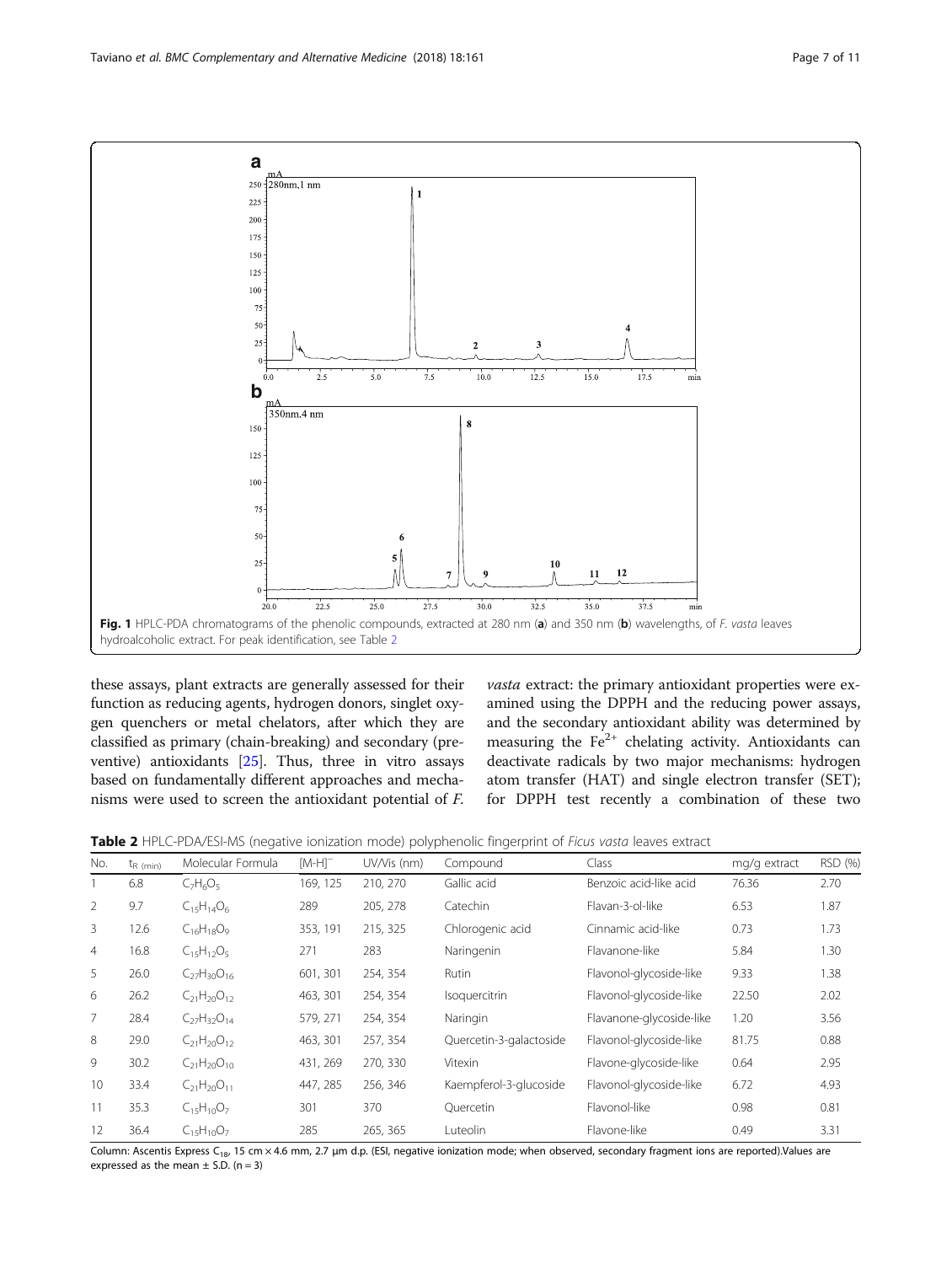<span id="page-7-0"></span>

reactions, HAT and SET, was suggested to occur, whereas reducing power is recognized as electron transfer based method [\[25](#page-10-0)–[27](#page-10-0)].

The results of antioxidant tests showed that F. vasta extract possesses primary antioxidant properties; these effects could depend mainly on the presence of flavonoids and phenolic acids, particularly quercetin-3-galactoside and gallic acid, which are present in high amounts in the extract. Previous studies demonstrated the strong radical scavenging properties of these compounds, as well as their ferric reducing ability [[28](#page-10-0)–[30\]](#page-10-0). Abdelwahed et al. [[31](#page-10-0)] demonstrated that gallic acid adopt a hydrogen donating mechanism to scavenge the DPPH radical and it is even more effective than Vitamin E.

In order to investigate the antioxidant efficacy of F. vasta extract in a biological setting, the ability to protect bacterial growth and survival from the oxidative stress induced by hydrogen peroxide  $(H_2O_2)$  was evaluated on Escherichia coli. This microbial model is utilized as an effective system to establish the antioxidant properties of medicinal plant extracts or pure compounds [\[32](#page-10-0)]; it is easier in terms of experimental operation, lower in cost compared to cellular antioxidant activity assays, and more biologically relevant than the in vitro measurements of antioxidant activity.

The obtained results showed that F. vasta extract displayed noticeable protective effects on E. coli growth under oxidative stress. These results are similar to those previously reported for different extracts of Potentilla



mean  $\pm$  SD (n = 3). Statistical differences compared to control group with H<sub>2</sub>O<sub>2</sub> treatment (Ctr + H<sub>2</sub>O<sub>2</sub>) are noted with asterisk  $(**P < 0.001, **P < 0.0001)$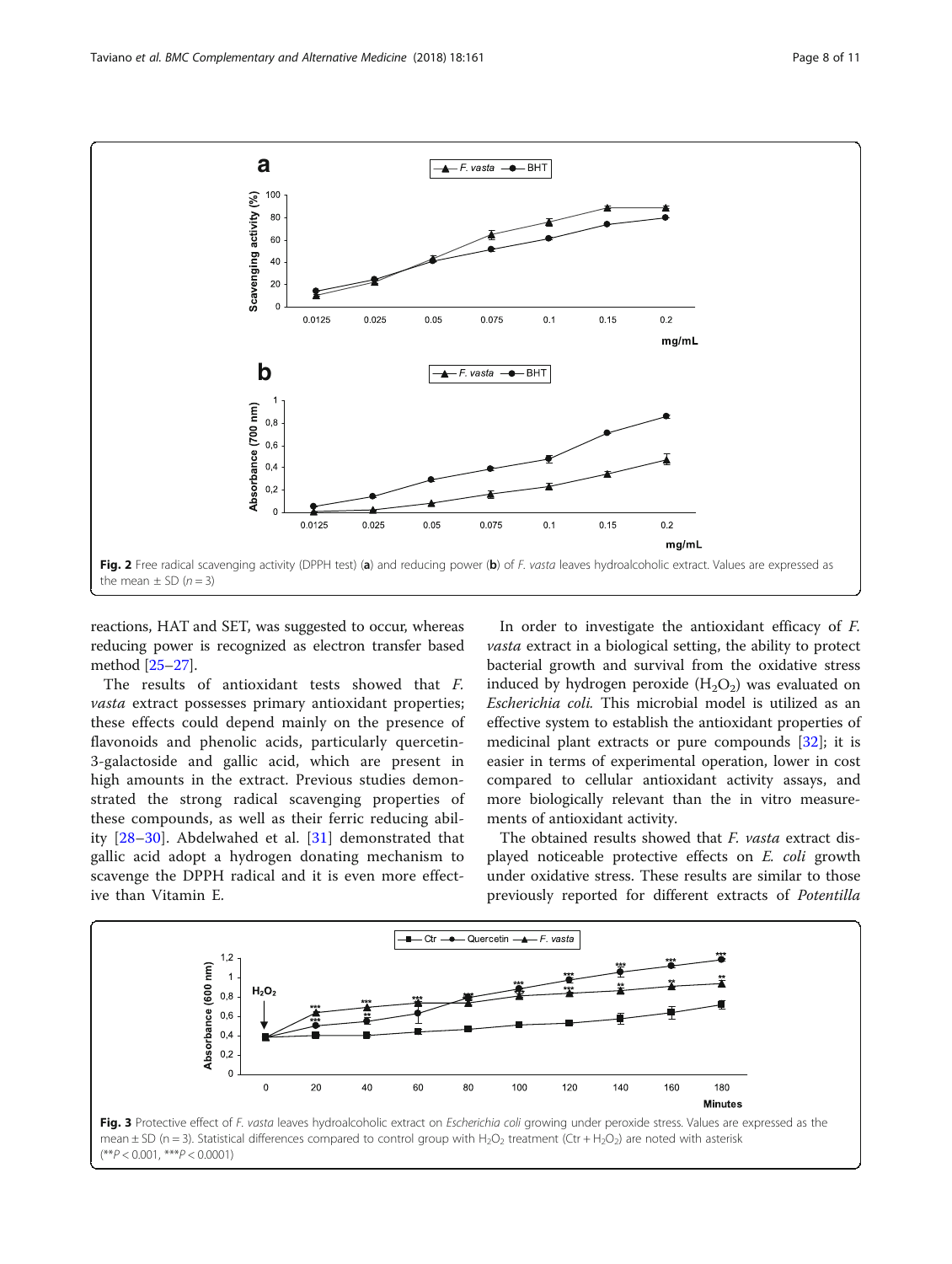<span id="page-8-0"></span>

fruticosa L., tested at the same concentration of F. vasta extract and under the same experimental conditions [[33\]](#page-10-0). Oktyabrsky et al. [[34\]](#page-10-0) previously demonstrated the protective effect of several plant extracts on E. coli survival in the presence of high concentrations of  $H_2O_2$ (10 mM); from a comparison of the results  $F$ . vasta extract showed a greater activity, displaying total protection against oxidative damage.

The protective effects of some polyphenols, as quercetin and catechin, on growth and survival of E. coli under peroxide stress has been previously reported [\[19](#page-10-0)]; thus, it can be hypothesized that the polyphenols contained in F. vasta extract are the main responsible for the observed activities.

In order to achieve a safe treatment with plant products, numerous research studies have recently been focused on the toxicity of medicinal plants. The brine shrimp (Artemia salina Leach) lethality bioassay has been established as a safe, practical and cheap method

| <b>Table 3</b> The MIC values of F. vasta leaves extract |  |
|----------------------------------------------------------|--|
|----------------------------------------------------------|--|

| Gram positive bacteria                | MIC (µg/mL) |
|---------------------------------------|-------------|
| Bacillus subtilis ATCC 6633           | > 500       |
| Listeria monocytogenes ATCC 13932     | 125.0       |
| Staphylococcus aureus ATCC 29213      | 62.5        |
| Staphylococcus epidermidis ATCC 12228 | 62.5        |
| Gram negative bacteria                |             |
| Escherichia coli ATCC 10536           | 250.0       |
| Escherichia coli ATCC 25922           | 250.0       |
| Pseudomonas aeruginosa ATCC 15442     | > 500       |
| Salmonella typhimurium ATCC 13311     | 250.0       |
| Salmonella enterica (Wild type)       | 250.0       |
| Yeast                                 |             |
| Candida albicans ATCC 10231           | 500         |

employed for preliminary assessment of toxicity and have been used for detection of fungal toxins, plant extract toxicity, heavy metals and pesticides [\[21\]](#page-10-0). According to Clarkson's toxicity criterion for the toxicity assessment of plant extracts, those with  $LC_{50}$  above 1000  $\mu$ g/mL are consid-ered as non-toxic [\[35\]](#page-10-0). F. vasta extract was found to be non-toxic against brine shrimps.

In the last decade, there has been growing interest in the use of plant extracts with low toxicity as sources of natural antimicrobial substances; particularly, the antimicrobial properties of plant extracts containing phenolic compounds were described [\[36](#page-10-0)–[38\]](#page-10-0).

F. vasta extract extract exhibited bacteriostatic activity against almost all the Gram-positive and Gram-negative bacteria tested, particularly against S. aureus and S. epidermidis.

Our results disagree with those of a previous work, which reported the lack of antibacterial properties of a 80% MeOH extract of F. vasta aerial parts against S. aureus, S. epidermidis, E. coli and P. aeruginosa, as evaluated by the disk-diffusion method [[13](#page-9-0)]; nonetheless, the extract was tested at the dose of 1.19 μg only, and this could explain the disaccording results.

It can be hypothesized that the antimicrobial properties of F. vasta extract could depend on the presence of phenolic compounds. Gram-positive and Gram-negative bacterial species might have different sensitivities against the phenolics contained in F. vasta extract because of the difference in their membrane structure and associated cell wall differences. Many of the phenolic compounds were found to be effective against Gram-positive bacteria, whereas they showed no activity or negligible activity against Gram-negative bacteria. The partial hydrophobicity of some phenolic compounds allows them to act efficiently at the membrane-interface of Gram-positive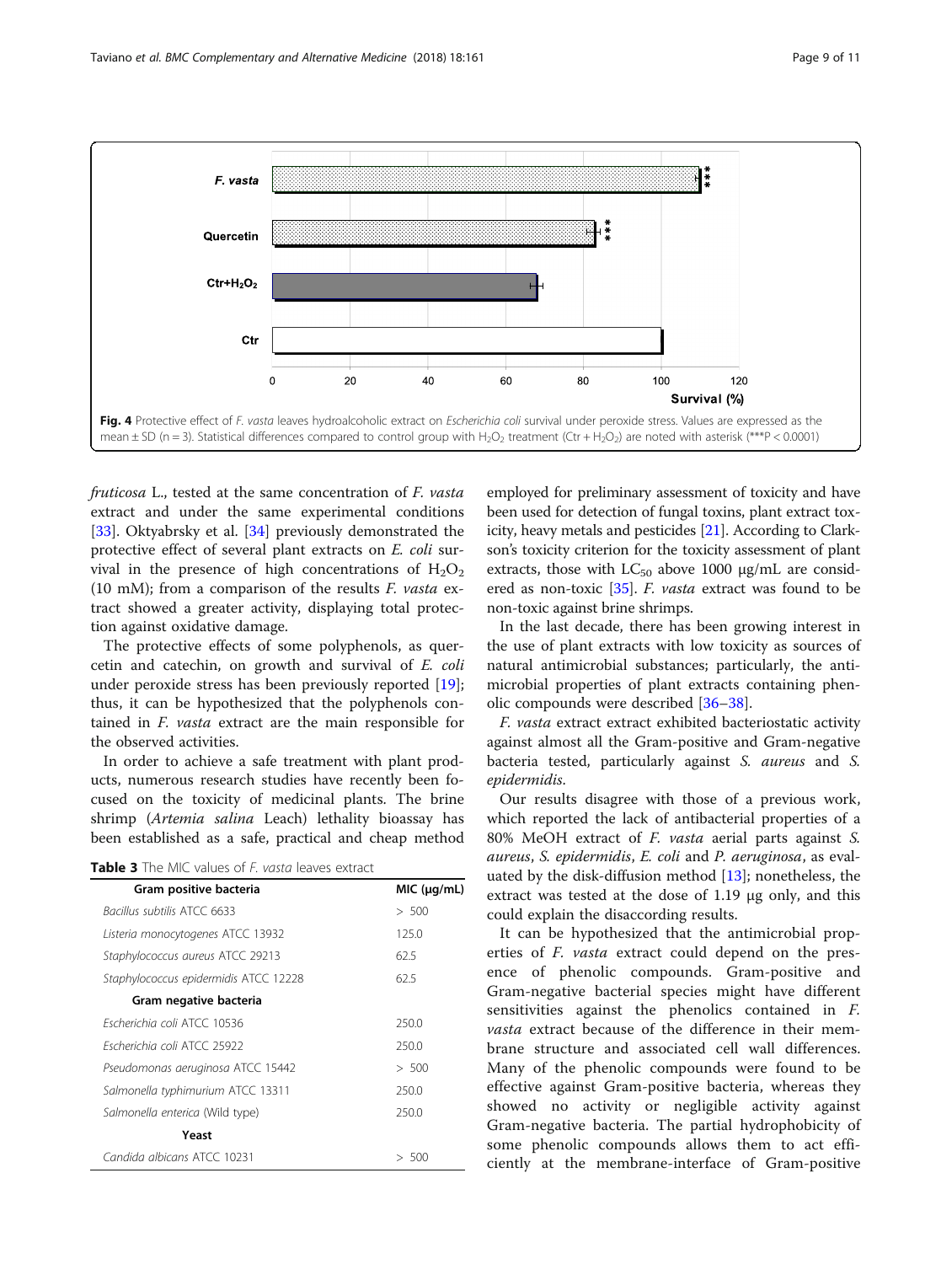<span id="page-9-0"></span>bacteria, this causes the loss of membrane integrity and the dissipation of the proton motive force [\[39](#page-10-0)].

It is known that both flavonoids and phenolic acids are effective antimicrobial agents against a wide array of microorganisms [5, [40](#page-10-0)]. Liu et al. [\[41](#page-10-0)] previously reported that quercetin and luteolin showed a broad antimicrobial spectrum of activity on microorganisms including bacteria and fungi, whereas the glycoside derivatives such as quercetin 3-O-β-D-glucoside (isoquercitrin) exhibited relatively weak antimicrobial activity. Other authors showed that quercetin 3-O-glucoside didn't display any antibacterial efficacy [[42\]](#page-10-0).

The antibacterial activity of some phenolic acids such as gallic against Gram-positive (S. aureus and L. monocytogenes) and Gram-negative bacteria (E. coli and P. aeruginosa) was demonstrated; these compounds were found to be more efficient against the reported bacteria than conventional antibiotics such as gentamicin and streptomycin [[43\]](#page-10-0). It was reported that gallic acid could restrain the growth of many bacteria, including methicillinsensitive S. aureus, MRSA, E. coli, P. aeruginosa, and S. typhi [[44\]](#page-10-0). Based on these statements, gallic acid, contained in high amount in the extract, could be the main component responsible of the observed effects.

# Conclusions

This study is the first report on the characterization of the phenolic profile and the evaluation of antioxidant and antimicrobial activities of the leaves of Ficus vasta Forssk. growing in Egypt. The results of our investigations showed that F. vasta extract possesses strong primary antioxidant properties, as well as antibacterial efficacy, particularly against the Gram-positive tested strains. Besides, the extract showed no toxicity against brine shrimp larvae.

These findings contribute to an increase in knowledge about this species, demonstrating the potential of Ficus vasta leaves as safe sources of natural antioxidant and antimicrobial compounds.

#### Abbreviations

ACN: acetonitrile; ASE: ascorbic acid equivalent; BHT: Butylated Hydroxytoluene; CFU: colony forming unit; DMSO: dimethyl sulfoxide; DPPH: 2,2-diphenyl-1-picrylhydrazyl; EDTA: Ethylenediaminetetraacetic acid; H<sub>2</sub>O<sub>2</sub>: hydrogen peroxide; IC<sub>50</sub>: mean 50% Inhibitory Concentration; LB: Luria-Bertani; LC<sub>50</sub>: median lethal concentration; MBC: minimum bactericidal concentration; MeOH: methanol; MFC: minimum fungicidal concentration; MHB: Müeller Hinton Broth; RSD: relative standard deviation; SDA: Sabouraud Dextrose Agar

#### Acknowledgements

The authors wish to thank the Foundation "Prof. Antonio Imbesi". The authors also gratefully thank Dr. Mohammed El-Gebaly, Department of Botany, National Research Centre (NRC) and by Mrs. Tereeza Labib, consultant of Plant Taxonomy at the Ministry of Agriculture and director of Orman Botanical Garden, Giza, Egypt, for identification of plant material.

#### Availability of data and materials

The datasets for supporting the outcomes of the study are included in the article.

#### Authors' contributions

MFT and NM designed the study and wrote the manuscript. KR, FC, PD, and LM carried out the phytochemical studies; MFT, NM, and RA performed the antioxidant and toxicity experiments; AF, CB, and MD the antimicrobial experiments. All the authors revised the article critically and gave approval of the final version.

#### Ethics approval and consent to participate

Not applicable.

#### Competing interests

The authors declare that they have no competing interests.

#### Publisher's Note

Springer Nature remains neutral with regard to jurisdictional claims in published maps and institutional affiliations.

#### Author details

1 Dipartimento di Scienze Chimiche, Biologiche, Farmaceutiche ed Ambientali, University of Messina, Polo Annunziata, Viale Annunziata, 98168 Messina, Italy. <sup>2</sup>Pharmacognosy Department, National Research Centre, 33 El-Bohouth st. Dokki, P.O.12622, Giza, Egypt. <sup>3</sup>Foundation "Prof. Antonio Imbesi", University of Messina, Piazza Pugliatti 1, 98122 Messina, Italy. <sup>4</sup>Dipartimento di Scienze Biomediche, Odontoiatriche e delle Immagini Morfologiche e Funzionali, University of Messina, Via Consolare Valeria, 98125 Messina, Italy. 5 Scienze dell'Alimentazione e della Nutrizione Umana, Università Campus Biomedico di Roma, via Àlvaro del Portillo 21, 00128 Rome, Italy. 6 Chromaleont s.r.l., c/o Dipartimento di Scienze Chimiche, Biologiche, Farmaceutiche ed Ambientali, University of Messina, Polo Annunziata, Viale Annunziata, 98168 Messina, Italy. <sup>7</sup>Dipartimento di Scienze del Farmaco, sezione Biochimica, Viale Andrea Doria 6, 95123 Catania, Italy.

#### Received: 15 January 2018 Accepted: 17 April 2018 Published online: 16 May 2018

#### References

- 1. Acquaviva R, Menichini F, Ragusa S, Genovese C, Amodeo A, Tundis R, Loizzo MR, Iauk. Antimicrobial and antioxidant properties of Betula aetnensis Rafin. (Betulaceae) leaves extract. Nat Prod Res 2013a;27(4–5):475–479.
- 2. Acquaviva R, Di Giacomo C, Vanella L, Santangelo R, Sorrenti V, Barbagallo L, Genovese C, Mastrojeni S, Ragusa S, Iauk L. Antioxidant activity of extracts of Momordica foetida Schumach. Et Thonn. Molecules. 2013b;18(3):3241–9.
- 3. Hatami T, Emami SA, Miraghaee SS, Mojarrab M. Total phenolic contents and antioxidant activities of different extracts and fractions from the aerial parts of Artemisia biennis Willd. Iran J Pharm Res. 2014;13(2):551–9.
- 4. Dai J, Mumper RJ. Plant phenolics: extraction, analysis and their antioxidant and anticancer properties. Molecules. 2010;15(10):7313–52.
- 5. Cowan MM. Plant products as antimicrobial agents. Clin Microbiol Rev. 1999;12(4):564–82.
- 6. Ahmed F, MKK A, Abedin Z, Karim AA. Traditional uses and pharmacological potential of Ficus exasperata Vahl. Sys Rev Pharm. 2012;3(1):15–23.
- 7. Abdel-Hameed E-SS. Total phenolic contents and free radical scavenging activity of certain Egyptian Ficus species leaf samples. Food Chem. 2009; 114(4):1271–7.
- 8. Alqasoumi SI, Basudan OA, Al-Rehaily AJ, Abdel-Kader MS. Phytochemical and pharmacological study of Ficus palmata growing in Saudi Arabia. Saudi Pharm J. 2014;22(5):460–71.
- 9. Tkachenko H, Buyun L, Terech-Majewska E, Osadowski Z. In vitro antimicrobial activity of ethanolic extracts obtained from Ficus spp. leaves against the fish pathogen Aeromonas hydrophila. Arch Pol Fish. 2016;24:219–30.
- 10. Raju NJ, Yesuf EA, Bekele M, Wabe NT. Investigation of in vitro anthelmintic activity of Ficus vasta leaves. Asian J pharm Biol Res. 2011;1(4):454–8.
- 11. Mosa EO, Justin DD, Hamam SB, Mohamed EAO, Saad MHA. Evaluation of phytochemical and antimicrobial activities of some sudanese medicinal plants. World. J Pharm Pharm Sci. 2014;3(12):1769–76.
- 12. Rashed K, Anthonissen R, Cappoen D, Verschaeve L. Phytochemical composition and potential genotoxic effects of important Egyptian medicinal plants. Phcog Commn. 2015;5(3):207–16.
- 13. Rashed K, Ono L. Evaluation of cytotoxicity, anti-herpes simplex virus type 1 (HSV-1) and antibacterial activities of Ficus vasta and phytoconstituents. Int Curr Pharm J. 2013;3(1):211–8.